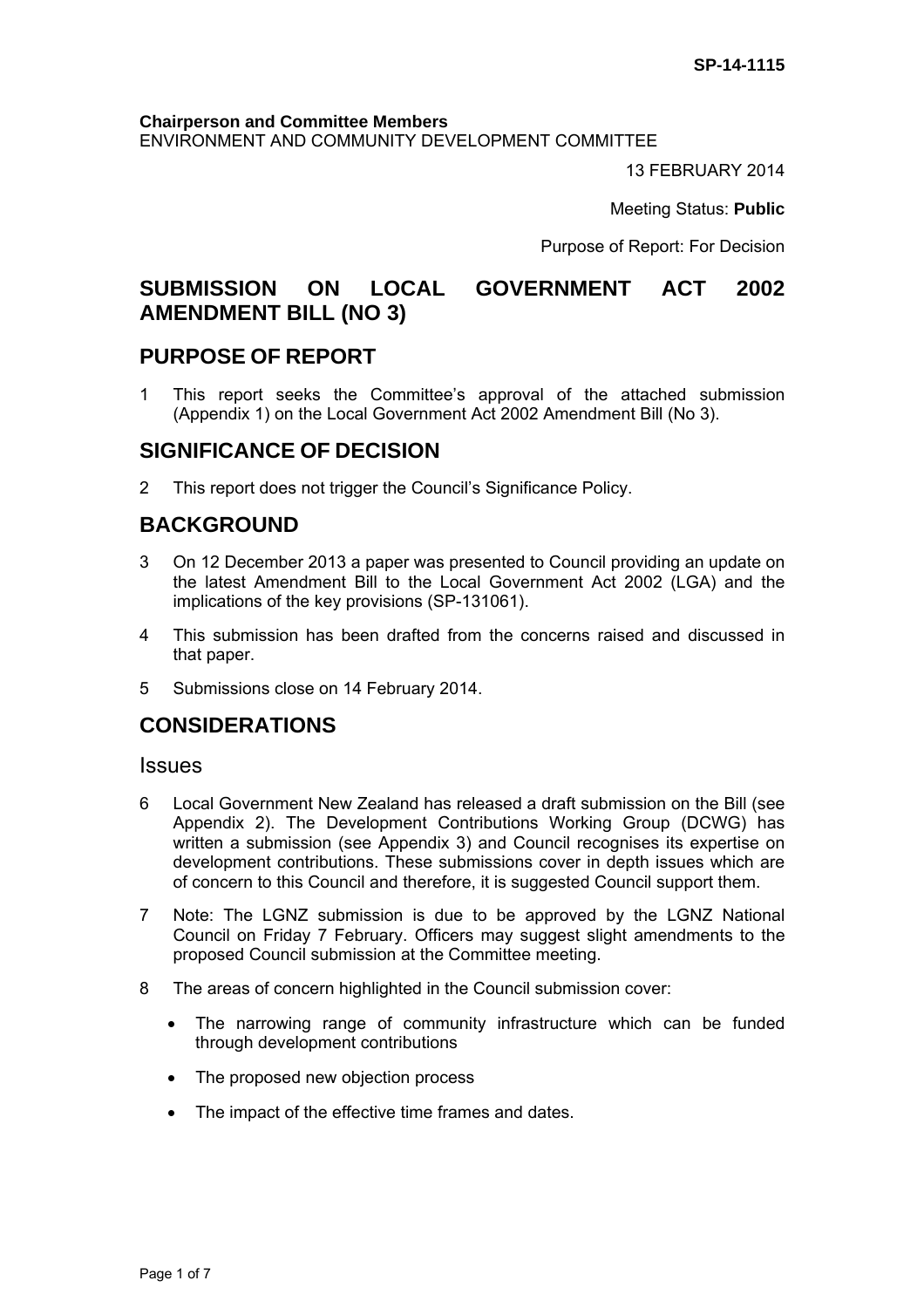## Financial Considerations

9 The financial considerations for Council were outlined in the paper in December SP-13-1061.

## Legal Considerations

10 There are no legal considerations at this stage of the process. It may be necessary to seek legal advice regarding refunding of Development Contributions already collected if the Bill becomes law with the current wording intact.

### **Delegation**

11 The Committee has the power to approve the recommendations under its general powers.

#### **Consultation**

12 Consultation is not considered necessary on the largely technical matters.

#### Tāngata Whenua Considerations

13 There are no specific issues for Tāngata Whenua.

#### Publicity Considerations

14 A press release will be issued following the Committee meeting.

# **RECOMMENDATIONS**

15 That the Environment and Community Development Committee approves the attached submission (Appendix 1 to SP-14-1115) on the Local Government Act Amendment Bill (No 3) to be sent to the Local Government and Environment Select Committee subject to any amendments proposed.

| <b>Report prepared by:</b>                | Approved for submission by:                              |
|-------------------------------------------|----------------------------------------------------------|
| Alison Lash                               | Philippa Richardson                                      |
| <b>Senior Advisor, Strategic Projects</b> | Acting Group Manager Strategy and<br><b>Partnerships</b> |

#### **ATTACHMENTS:**

Appendix 1: Submission to the Local Government and Environment Select Committee on the Local Government Act 2002 Amendment Bill (No 3) Appendix 2: Draft submission by Local Government New Zealand Appendix 3: Draft submission by the Development Contributions Working Group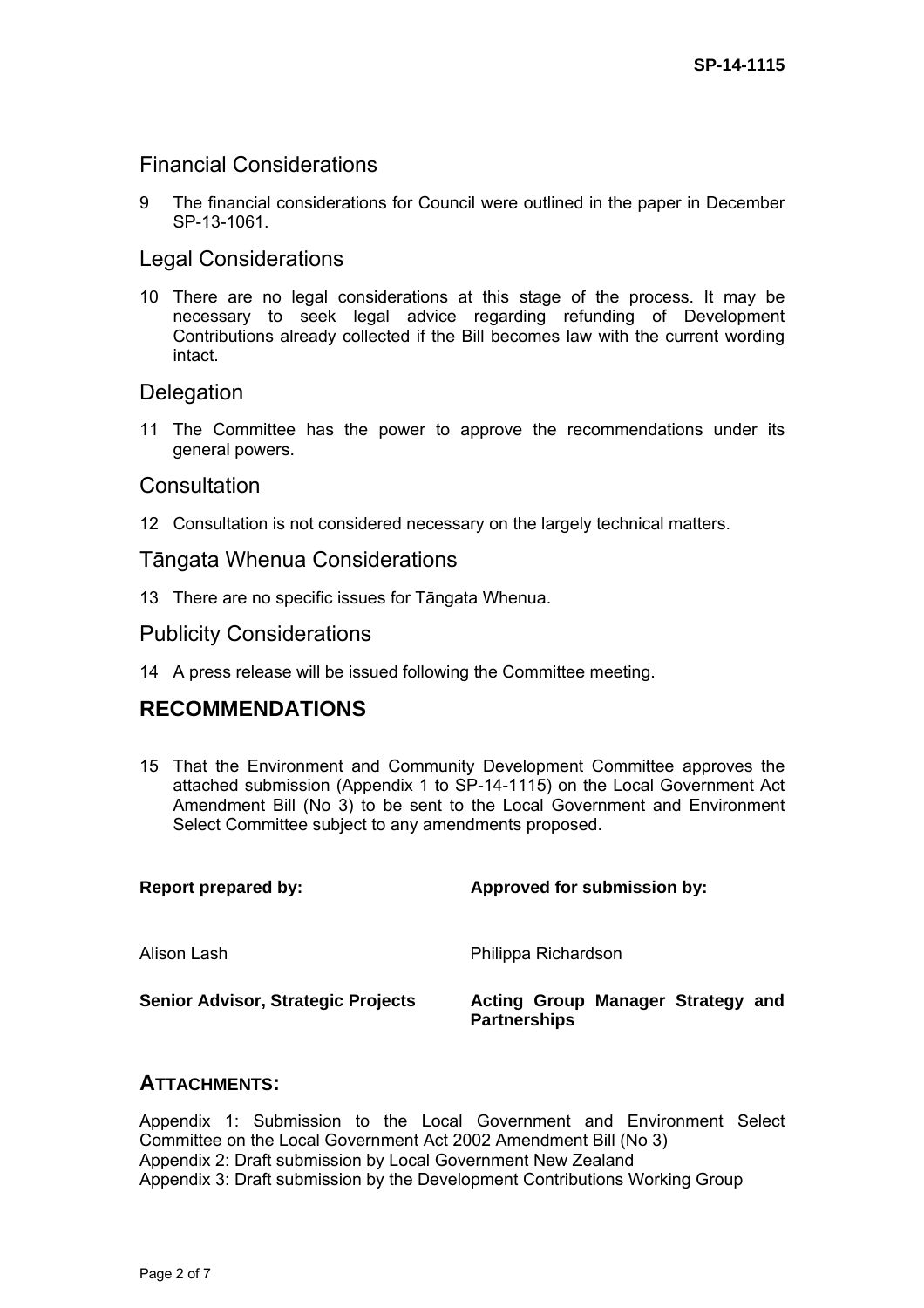

# **SUBMISSION ON LOCAL GOVERNMENT ACT 2002 AMENDMENT BILL (NO 3)**

**To the Local Government and Environment Select Committee** 



**Officer for contact: Alison Lash** *Phone* 2964786 *Email* [alison.lash@kapititcoast.govt.nz](mailto:alison.lash@kapititcoast.govt.nz)

Kāpiti Coast District Council, Private Bag 60601, Paraparaumu 5254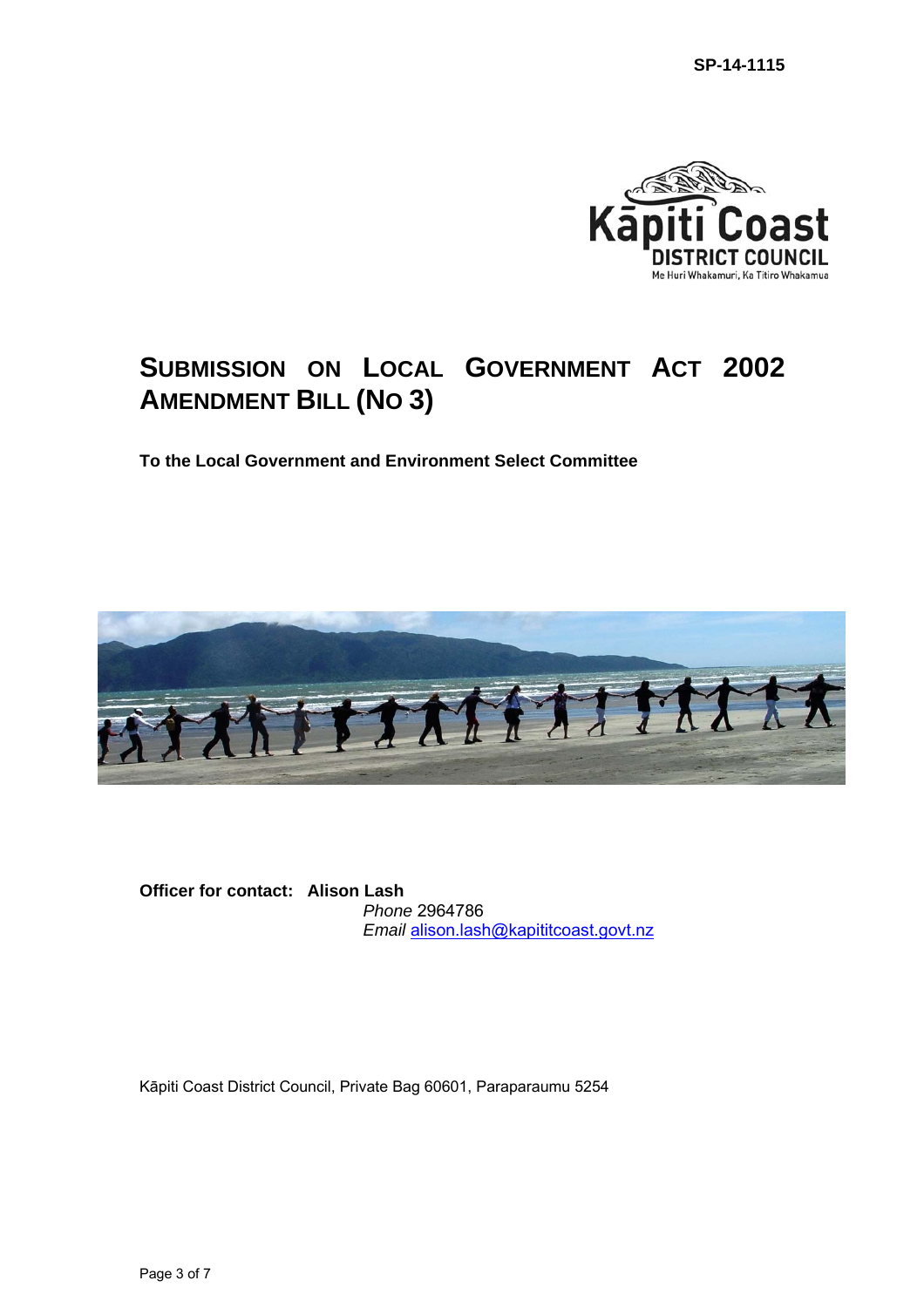# **1. Introduction**

Kāpiti Coast District Council welcomes the opportunity to comment on the Local Government Act 2002 Amendment Bill (No3). The Council wishes to speak to this submission before the Select Committee.

The Kāpiti Coast District Council was established during the reforms of 1989. The District has seen very significant growth in its permanent population since then, particularly in the decade from 1995 – 2005, when it was one of New Zealand's fastest growing population areas[1](#page-3-0), to reach a current population of 49,104. While much of the District's social and physical infrastructure is relatively new, the Council is still in catch-up mode trying to address the demands of rapid population growth.

Kāpiti has more than double the proportion of older people (aged 65 and over) than the national average (26% as opposed to 12%). Partly as a result of this, the district also has a higher proportion of residents on low fixed incomes than is usual in New Zealand. This, coupled with the issues of rising costs and the Council's need to catch up in the infrastructure area, leaves the Council in a position of quite limited resources and needing to find very fine balances between the affordability of rates increases and achieving the service levels the community requires.

Our submission supports the submissions made by Local Government New Zealand (LGNZ), and the Development Contributions Working Group. Our submission indicates three major issues it has with the Bill (No 3) and suggests some ways of addressing those we believe can be mitigated.

# **2. Executive Summary**

We believe strongly that it is elected councils, working closely with their communities, who are best placed to decide the range and scope of services that they should deliver.

The annual and long term planning process provides an environment for open disclosure and discussion between elected members and the communities they represent. Local communities do not hesitate to provide very direct feedback to elected members and staff to ensure that prudent decisions are made and local authorities act within their mandate.

Kāpiti Coast District Council shares the Government's commitment to improving transparency and accountability. We also recognise the accountability mechanisms already in place for ratepayers. In a smaller community such as ours, even more than in the cities, the actions of the Council are one of the major focuses of attention for local media and groups such as the Chamber of Commerce, Grey Power, and groups focused on particular issues. We are constantly reminded of the ultimate sanction of the ballot box every three years by speakers at Council meetings, letters to the editors of our local newspapers and other direct contacts.

We are concerned about provisions within the Bill (No 3) relating to a new purpose for development contributions (DCs), the principles to direct and guide their use by councils, the narrowed range of community infrastructure that can be funded and the new DC objections process.

# **3. Specific comments**

#### **3.1 DEVELOPMENT CONTRIBUTIONS (DCs) AND COMMUNITY INFRASTRUCTURE**

Some of the provisions relating to DCs are acceptable to the Council, such as the requirement to include a schedule of infrastructure projects for which DCs will be levied, and the requirement to consider requests for development agreements.

 $\overline{a}$ 

<span id="page-3-0"></span><sup>1</sup> *Statistics New Zealand population data.*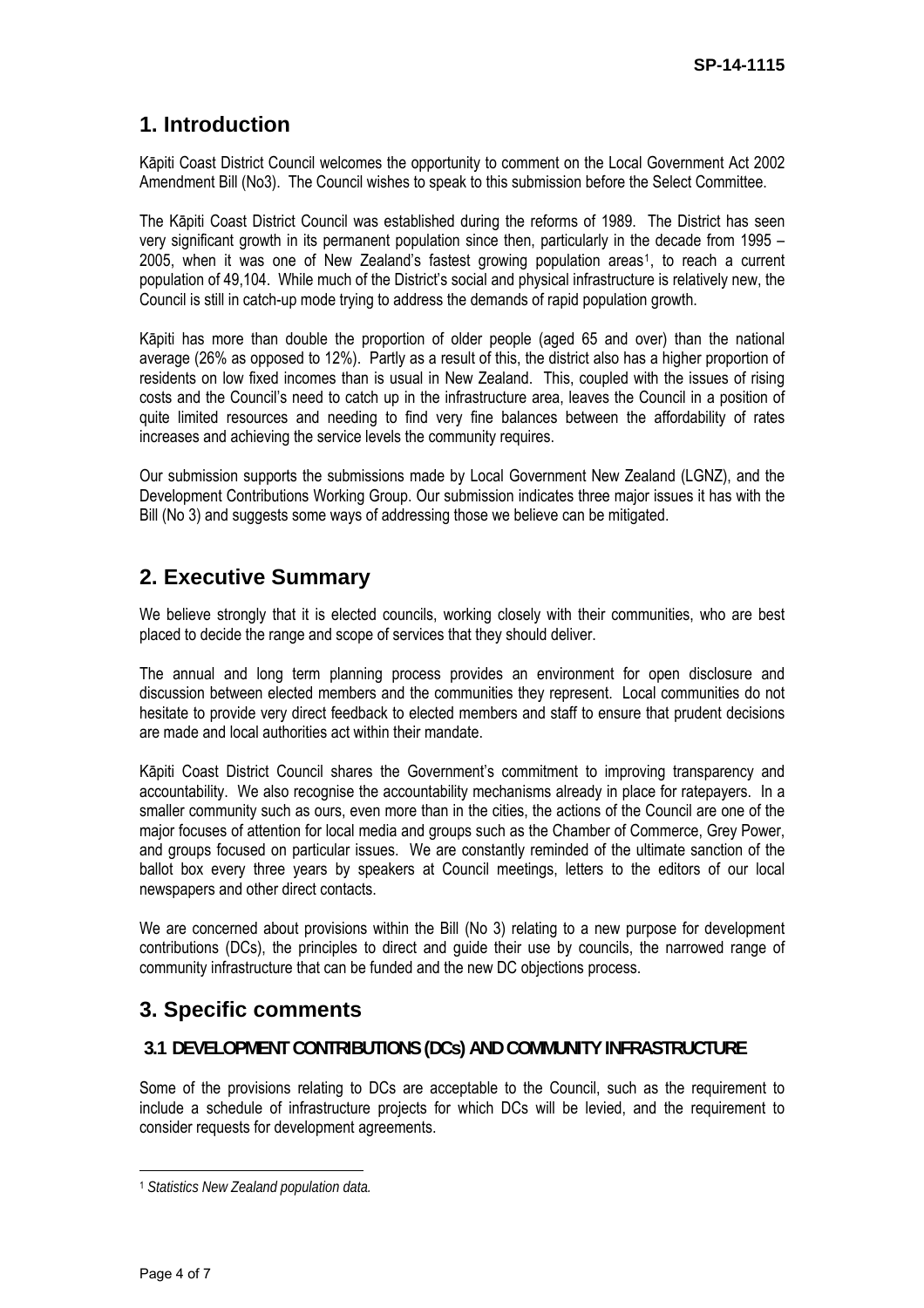There are however significant concerns for our Council, arising from the provisions relating to Development Contributions contained in Sections 48-65 of the Bill. The government considers that excessive levying of DCs has negative consequences for housing affordability although economists indicate DCs contribute less than 5% of development costs[2](#page-4-0).

As with other fast growing districts and cities where a significant amount of new and expanded infrastructure is needed to service new growth, development contributions are an important funding mechanism for the Council.

The key issue for the Council in the Bill is the narrowing of the range of community infrastructure which can be funded through DCs. This change removes the ability to levy DCs for community facilities other than a narrow list of "community and neighbourhood halls, play equipment located on neighbourhood reserves, and public toilets." Excluded are libraries, sports centres, aquatic centres, storage and archive facilities, civic administration buildings and arts centres, all of which this Council funds in part via development contributions. Narrowing the range of projects able to be levied for DCs will mean that the Council will no longer be able to continue to levy DCs for recently completed projects such as the Coastlands Aquatic Centre and the Paraparaumu Library. These are demand driven by development.

The proposals mean that DCs would no longer be able to be collected for these projects and therefore existing debt for these projects (and the costs of servicing this debt) would have to be transferred to rate funding (or other funding sources) immediately*.* 

The Bill as drafted creates significant problems for a council which has completed or substantially completed an infrastructure project which was to have been funded fully or partly by development contributions, as is the case for this Council in relation to the Paraparaumu Library and the Coastlands Aquatic Centre, for example. In these cases DCs may no longer be collected *for that type of asset* – e.g., public libraries. The proposal is that "…contributions retained must be used for assets or groups of assets for the same or a similar function or purpose…", but none of the new s197(2) definitions (halls, play equipment, public toilets) is for the same or similar purpose as a library or aquatic centre. Where DCs have already been collected for such purposes, the problem could be resolved by changing the final references in Cl 5 of Schedule 1AA from "assets" to "activities". DCs collected for libraries could then be used for other community facilities.

*If the proposed definition of community infrastructure in the Bill remains unchanged*, then the following additional transitional provision would resolve some of the problems identified in the preceding paragraph:

Territorial authorities may continue to require development contributions for projects completed, or substantially completed, before the enactment of the Local Government Act 2002 Amendment Act (No 3) 2013 until such time as the growth related capital expenditure for those projects that were being already being funded by development contributions has been fully recovered.

The proposed new provisions as they stand will result in cost-shifting from the development community to ratepayers, with developers paying a significantly reduced share of the costs of infrastructure. The 'exacerbator-pays' principle underlying development contributions as levied in Kāpiti and by many other councils is considered fair and efficient.

A risk of any cost-shifting from the development community is that ratepayers may refuse to invest in more infrastructure than they feel they can afford *and which is not triggered by their needs*. This would result in constrained development or development exceeding infrastructure capacity. Either of those outcomes would negatively affect the Council's ability to provide good quality local infrastructure and local public services for the current and future needs of our communities. For example, if insufficient ratepayer funding constrains the availability of serviced land, a perverse outcome might be that housing

 $\overline{a}$ 

<span id="page-4-0"></span>*<sup>2</sup> NZIER – Report to LGNZ on Development Contributions (March 2013)*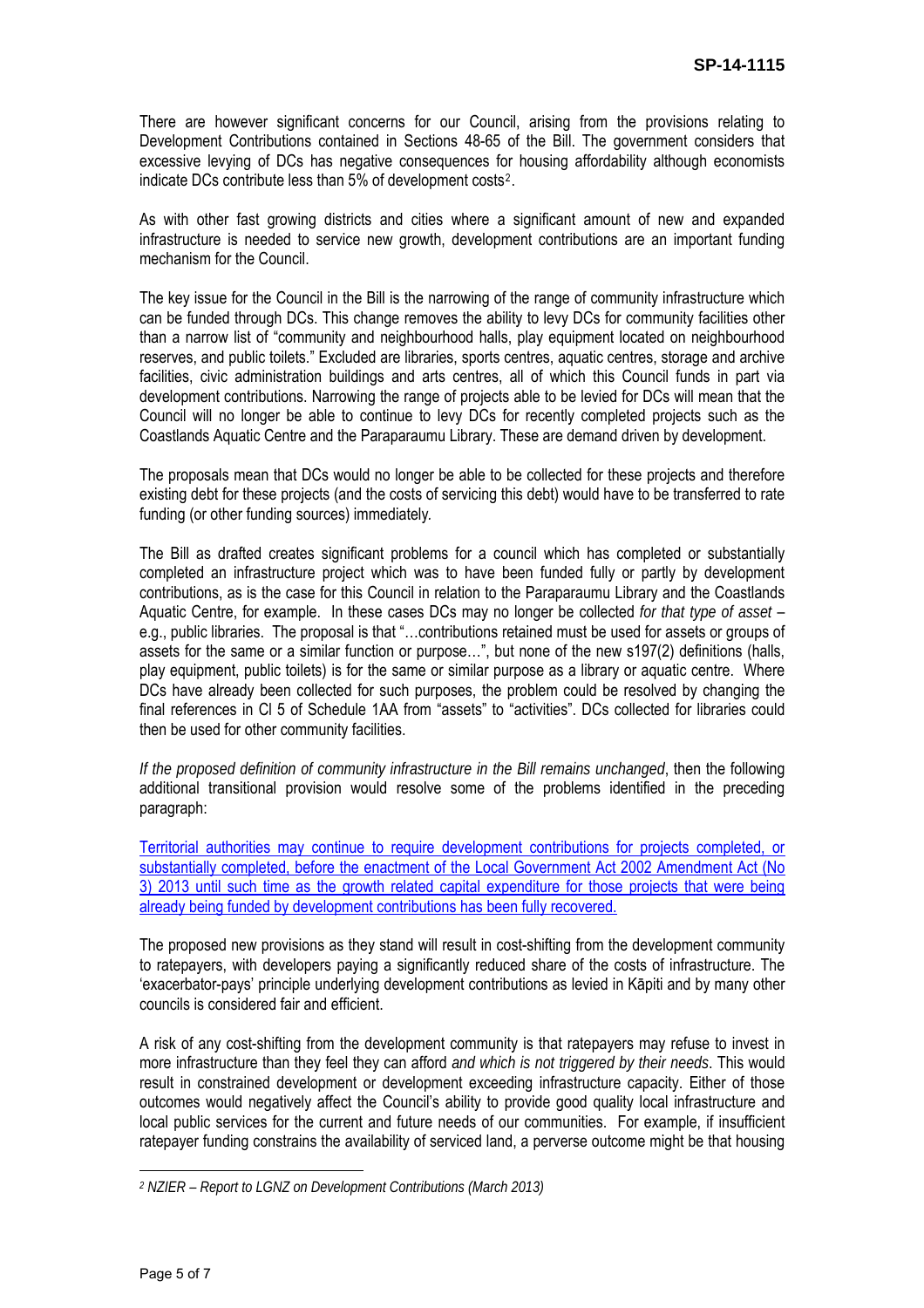actually becomes less affordable. This would be counter to the Government's stated aim of increasing housing affordability. In any case, this approach shifts costs from up front capital costs of section purchase and house construction to ongoing costs (of rates) and thus results in existing ratepayers cross-subsidising new development with intergenerational benefits.

The new provisions imply that the current "averaging" of costs over all development will no longer be possible with new developments only triggering DCs to cover the growth costs of the particular development (new S 197 AB (d)). Using marginal costs will unfairly charge some developments for the full cost of any major upgrades they trigger (e.g. a new wastewater treatment plant), even if they only require a small amount of the additional capacity. It does not recognise the fact that infrastructure projects contribute to a wider network, and that every development benefits to some degree from an improvement to the wider network. There are sound reasons for averaging development costs across new developments.

#### **3.2 PROPOSED NEW OBJECTIONS PROCESS IN THE BILL**

A further concern is the new objections process proposed in the Bill. The Council currently allows appeals to an Appeals Committee consisting of Councillors. After that, the only course of appeal is to the High Court on a point of law. The proposed change provides a two step process:

- an informal request to the Council for reconsideration (which would be accommodated under the Council's current practice)
- a formal objection process which allows a developer to appeal to an independent development contributions commissioner, or panel of commissioners, taken from a register of approved development contributions commissioners established by the Minister.

An objection must be based on grounds that the council has:

"(a) failed to properly take into account features of the objector's development that significantly increase or decrease the requirement for community facilities, activities, or groups of activities in the territorial authority's district or parts of that district; or

(b) required a development contribution for community facilities, activities, or groups of activities not required by, or related to, the objector's development; or

(c) incorrectly applied its development contributions policy to the objector's development."

In practice, this could mean that a council's DC Policy could be partially overturned by a commissioner. Any decision of the commissioner is only appealable through judicial review. The grounds for objections are common for remission requests at present. It is likely that these expanded appeal rights will increase appeals, reduce the certainty of development contributions and have the effect of delaying payments.

The first and second grounds for objections again imply that "averaging" of costs over all developments is, if not unacceptable, at least challengeable. Developers could mount an argument, based on this Section, for a marginal rather than average cost approach in setting DCs.

The second point of appeal above suggests that the Council's district wide approach to DCs rather than a catchment-based approach may need to be amended. Prior to the 2012 DC Policy, Council used a catchment-based approach so that development was only charged for the systems that it was part of. That approach may need to be reinstated if the current district wide system is successfully challenged through appeals. DCs could still be levied under a catchment approach but would need to be reallocated.